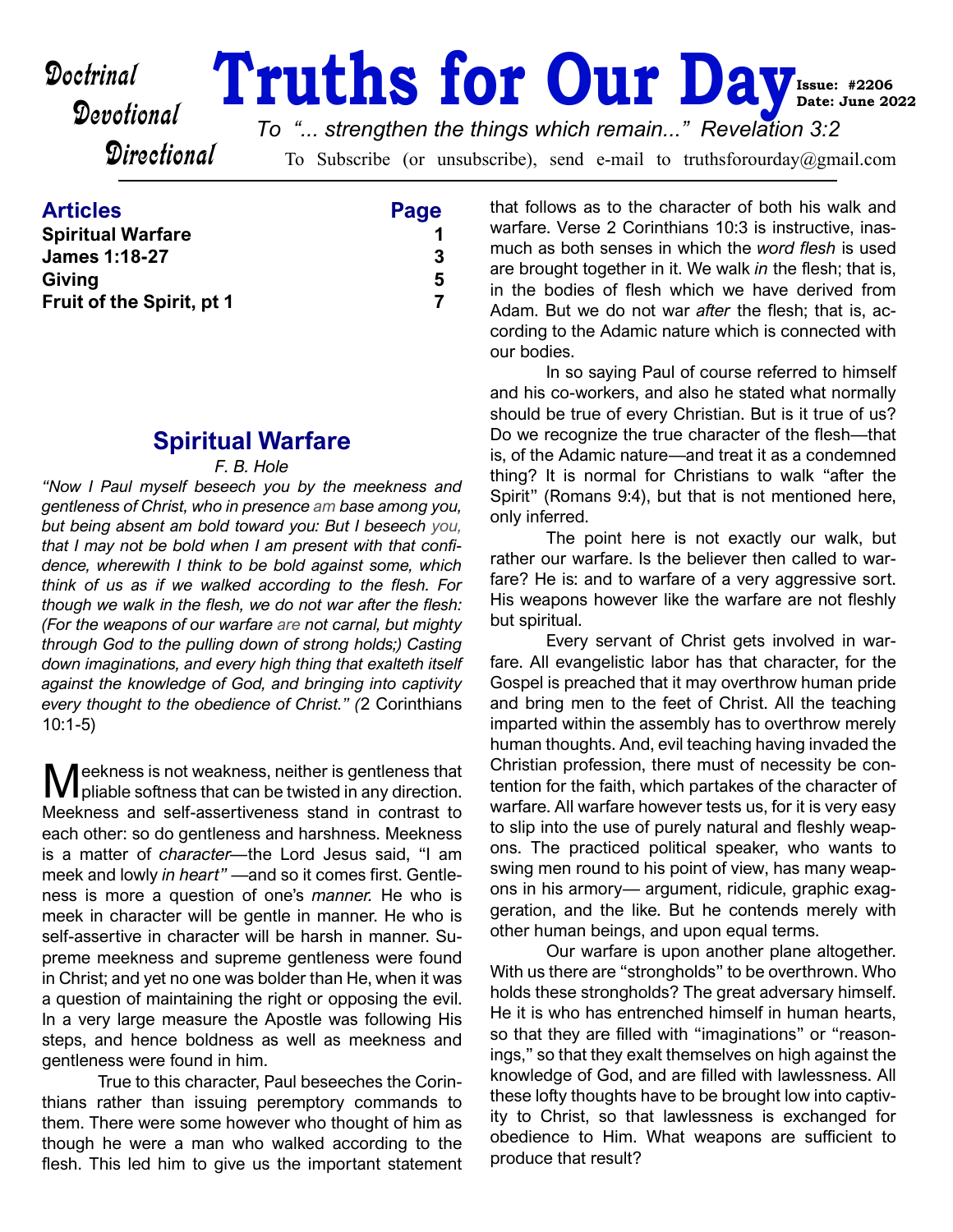# "Truths for our Day"

is a monthly publication that is freely available on the Internet and is intended to be a help to believers who appreciate the timeless truths of God's Word and who recognize the unchanging principles of God's will for His people. It is primarily intended to strengthen those who enjoy fellowship in local assemblies of believers who are gathered to the Name of the Lord Jesus Christ alone.

Editor and Publisher: loel Portman 1200 Forest Glen Ct. SE, Cedar Rapids, IA, 52403 Write to: mail@truthsforourday.com

All issues of "Truths for our Day" are available by clicking on the link below. This will take you to the index: **Truths For Our Day** 

# Please read this notice:

We permit and encourage you to reprint any issue of "Truths for our Day" that you desire, either for yourself, or to share with other believers. However, if you wish to<br>copy an individual article, we will forward your request to the copyright owner of the article to request his permission. For this reason, the format of the publication is locked to prevent unauthorized publication of articles that the author would prefer to reserve. Please do not copy them in any other way. We want to respect the ownership of all those who have written articles.

 We also hope you will let others know about "Truths for our Day" and encourage them to subscribe as well. They can do so by simply sending an e-mail to this email address:

mail@truthsforourday.com

 Merely human weapons must be perfectly futile. Fleshly weapons can no more subdue flesh than Satan can cast out Satan. Spiritual weapons alone can prevail; and they must be used in a way that is according to God, if they are to be effectual.

 What spiritual weapons are at our disposal? In this passage the Apostle does not pause to specify, though the succeeding verses seem to show that he was specially thinking of those powers of discipline which were vested in him as an Apostle, powers peculiar to himself. There are however, spiritual weapons which all may use: those for instance, which were mentioned by the Apostles in Jerusalem when they said, *"We will give ourselves continually to prayer, and to the ministry of the Word"* (Acts 6:4). Every saint can pray, and every saint can in some way speak forth the Word.

 The Apostles recognized the extreme value of both these weapons, and refused to allow anything, however good in itself, to divert them from wielding them. Again and again have servants of God found themselves face to face with some human fortress of pride and unbelief like unto Jericho. And yet when encircled by prayers of faith a moment has come when the Word of God has been sounded out as from a ram's horn, and the walls of unbelief have crashed, the stronghold has been overthrown. The Lord Himself indicated another spiritual weapon when He spoke of a certain kind of demon which only could be cast out by prayer and fasting. Fasting is a weapon but very little used in these days.

 Would to God that we all were alive to these things! Take for instance the preaching of the Gospel. Do we recognize that the work involves conflict of this order? If we did we should simply flock to the prayer meetings for the Gospel—that is, if we have any heart for the glory of Christ, any love for the perishing souls of men. As things are, a tiny group of two or three, or perhaps half a dozen, usually turn up for the prayer meeting, and the majority of those who attend the preaching do so in the spirit of those who have come to hear a nice address, which they expect to "enjoy," as if the enjoyment of saints were the chief end of the Gospel service. If once we caught the spirit that breathes in the verses before us, our prayer meetings, our Gospel meetings, and many other meetings, would speedily be transformed.

# Thank you  $\parallel$  Holy living, involves daily dying.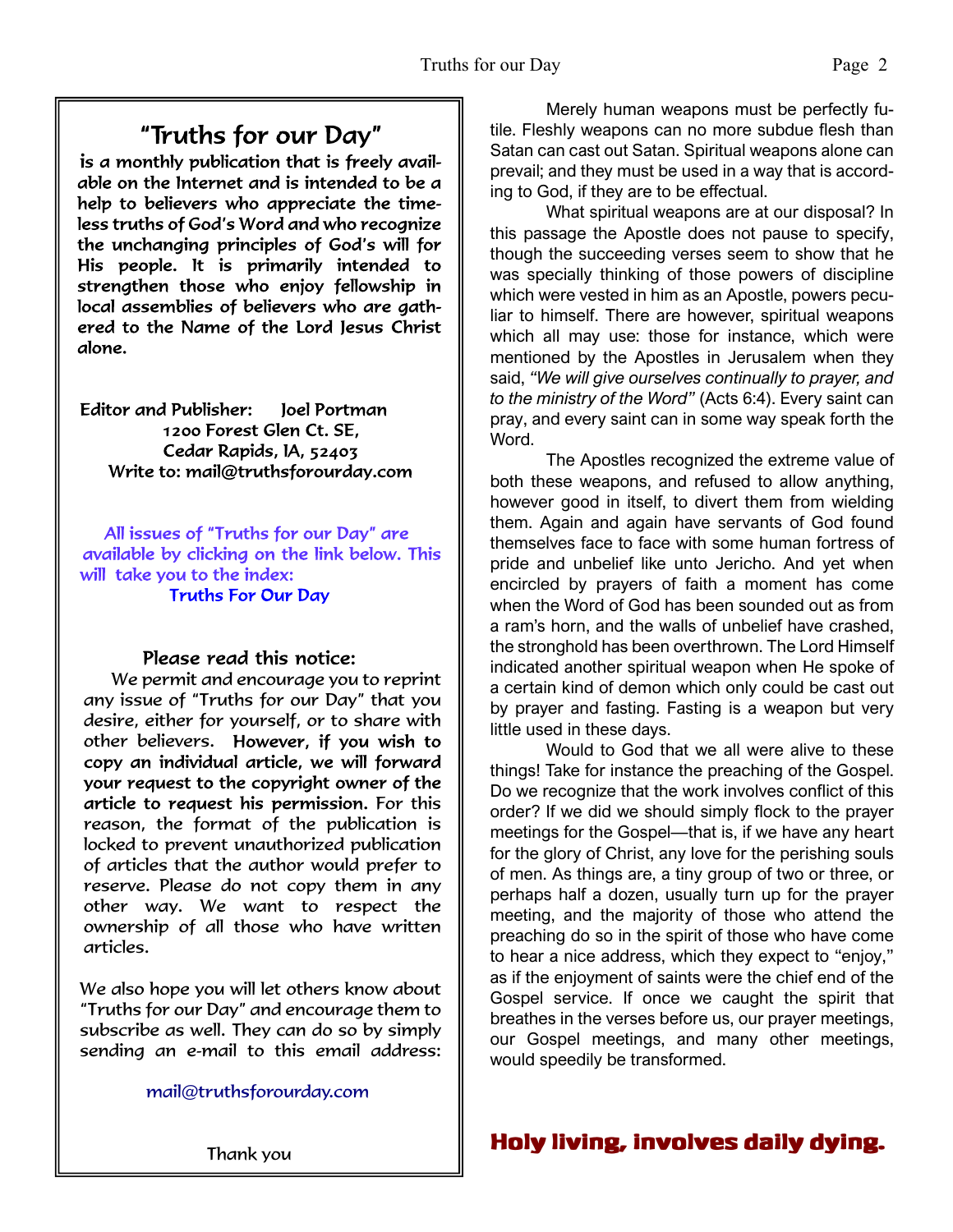# **James 1:18-27 Effect of the Word**

#### *Joel Portman*

dames, having traced sin from its origin in our lusts<br>to its results in our sinful deeds that ultimately result ames, having traced sin from its origin in our lusts in death, now turns to consider the opposite, which is the Word of Truth that has its origin in the Father of lights (v. 17). His work isn't caused by our sinful lusts but rather by His own perfect will that moved toward us in mercy and grace to provide a New Birth that is from above (John 3:3, 5) even as are all His gifts. If lust conceived results in sin's birth, the opposite is the Father "conceiving" in His will so that spiritual life will be brought forth in believers. The first source of all blessing is an unchangeable and unchanging God whose gracious desire is to enjoy those who He has purposed to be conformed to His will and who occupy a central place in His mind. He is the One who has given us spiritual life that conforms to His and it has been produced as a result of the "Word of truth" working in us through the Holy Spirit (Colossians 1:5). It is the Word of Truth (likely primarily referring to the gospel, but also embracing all doctrines that are also linked with it) that has done this. Peter expresses a similar thought in 1 Peter 1:23, *"Being born again, not of corruptible seed, but of incorruptible, by the word of God, which liveth and abideth for ever."* It is the power of God's Word working in our souls that brought about the entire change that has resulted from the New Birth. As a "kind of firstfruits", we are an example of what will one day be accomplished universally. The firstfruits of the harvest in Israel were presented to God as an anticipation of the entire harvest that was yet in the field (Leviticus 23:10).

#### **Result of the Word**

Even though that spiritual nature has been begotten in us and we have been given a kind of life that conforms to His, we quickly learn that we yet have an evil propensity to sin. James doesn't mention the kinds of sins that many might have included; he lists those that are often tolerated and justified in our lives. They are the sins that give evidence of the flesh that yet indwells us, making us self-centered and reluctant to hear and respond to God's Word as we should. We need to be "swift to hear" at all times, but especially when God's Word is being read (no Bible copies existed in James' day like we have now). Many are swift to speak but slow to hear, thus they argue against the Word of truth and fail to apply it to themselves in the manner that James describes in vs. 22-24. If we are more interested in hearing (and reading) God's Word and slow to speak, the result will be that the wrathful expressions of self and the flesh will be expressed less. James uses a word for "wrath" that describes an expression of indignation that (as W. E. Vine has said) "suggests a more settled or abiding condition of mind... less sudden... but more lasting in its nature". Wrath may be correct in some cases, but in reality very infrequently is it so. If we honestly consider those times when we are angry, we would likely have to recognize that the cause is that our egos have been offended, or because something personal has caused resentment and anger. We are right to be angry at those things that God is angry about, but anger should never characterize a believer nor should it reside in our hearts (Ephesians 4:26). V. 20 expresses one good test of wrath, and that is whether or not it accomplishes God's righteousness.

 These verses express our personal exercise that is essential in order to truly receive the Word of God. Once again we see a similar pattern between what James writes and what Peter writes in 1 Peter 2:1. There we read, *"Wherefore laying aside all malice, and all guile, and hypocrisies, and envies, and all evil speakings, As newborn babes, desire the sincere milk of the word, that ye may grow thereby".* There are conditions of life that prevail in this world system that must be dealt with decisively and with repentance if we are to allow the implanted Word of God to have its place. What James is saying is that we must discard, as old clothes, those marks of dirtiness and defilement that were a part of our lives before salvation in order to receive the full impact of this ingrafted word. Being "ingrafted" indicates that it is a divine work that follows "His own will" in the previous verse and the result is that it becomes part of us.

 We notice that whether with Peter or James, the manner in which they express this indicates an action that is decisive and imperative, not something that is optional. This could be illustrated by the actions needed when seed is planted. The ground must be cleared first to remove all growth that has naturally been produced before the planted seed can have a chance to grow. Plowing must precede planting. What is naturally characteristic of our lives prior to salvation must be dealt with so that the Agent that will produce new characteristics can be effective. An attitude of humility readily applies the truth of God's Word to one's own life to effectively deal with what is natural so that what is spiritual can be introduced, with the result that it actively works to the salvation of our souls, or also the preservation of our lives for God. This aspect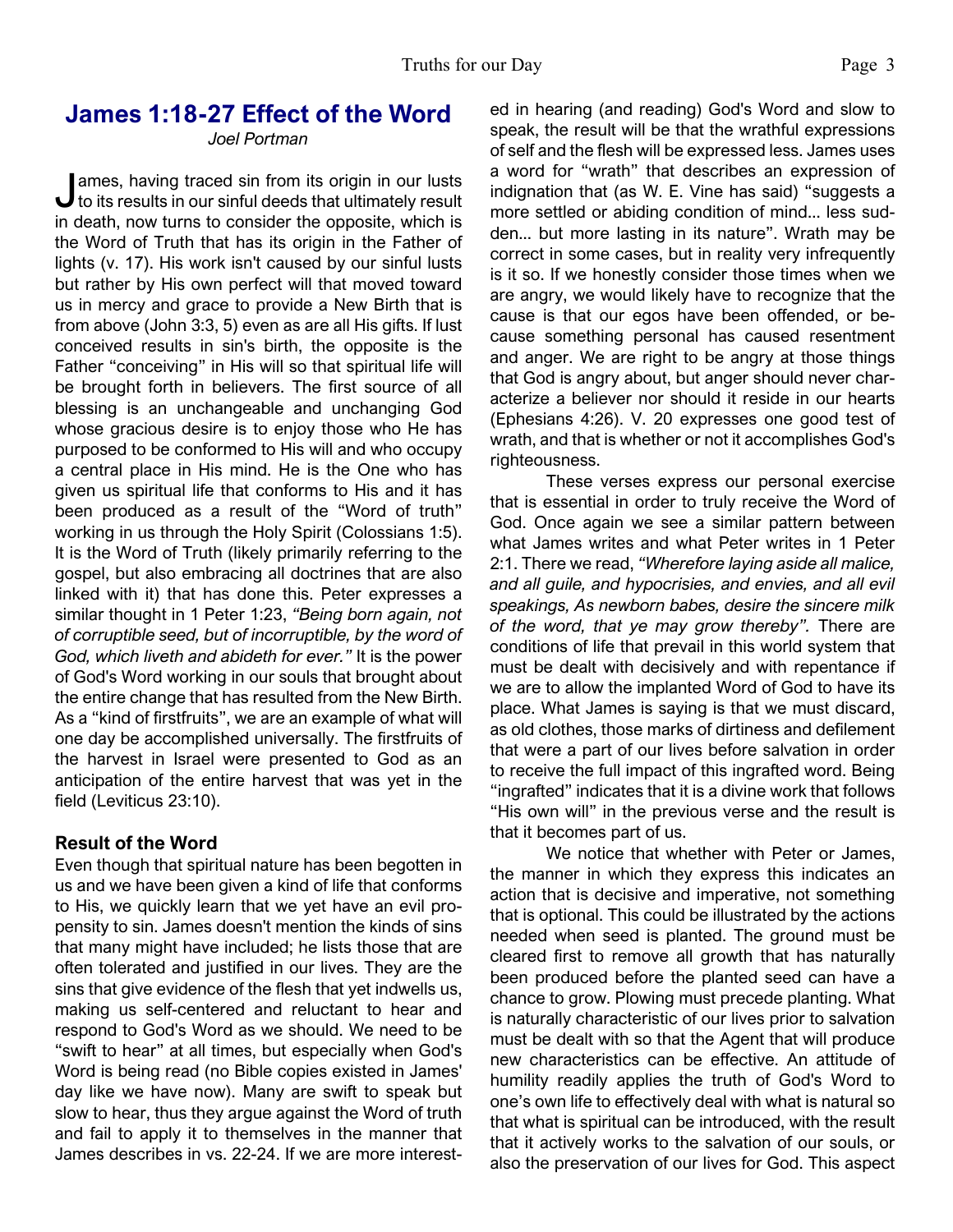of salvation is not our eternal salvation, though that would be involved as its reality is proven. Rather it refers to the results that will be seen in the life of one who is so exercised. Paul writes to Timothy in 2 Timothy 3:15, that the holy scriptures that he had known from childhood would make him wise and result in preserving his life and testimony in the midst of a world of scoffers and seducers. It has begotten us (v. 18) and now it preserves us and sanctifies our lives to live for God.

# **Application of the Word**

James illustrates the manner in which some use God's Word by writing about anyone who looks at their face in a mirror, perhaps sees something that needs adjusting or cleansing, but does nothing about it. Many use the Bible thus; they can read it daily and memorize it, but their lives don't correspond to its truth in any way. Somehow it fails to change them. The Pharisees were like this. They thought they were righteous but that was because they failed to allow God's Word to speak to their condition within and without. There is no profit in that practice, only added responsibility, since to know truth without applying it will only result in one's ruin. The glasses (mirrors) of those days were imperfect, since they were only made of brass, copper, or even of gold, so they didn't give a clear image like the silvered glass that we use today. Even so, what they revealed of a person's appearance was enough to indicate if something needed correction. In the same way, even if one doesn't understand all the word of God, certainly what is so plainly written has the ability to enable any person to address personal sin, wrongs, and failures.

 It is interesting that he emphasizes being "doers" rather than simply "hearers". "Doers" means more than simply doing the word; it means that this becomes the character of our lives. It's more than just the action; it's what the person really is, a "doer". This means an inward change has taken place that results in consistent actions of the life. Anything less is to be a self-deceiver, a word meaning a condition that cheats oneself through misjudgment. Who is the loser when this is the case? Only the person who fails to properly apply God's Word to every aspect of their life. We never gain, nor can we ever gain, when we become casual in our usage of God's Word. Loss always results, both in this life and in eternity.

 The emphasis of this section isn't the intensity of the gaze but rather the difference between continuing and forgetting. If we look into it, no matter how carefully, it has no value unless we continue to do so, since continuation in it will produce the change we need. We may carefully read a portion of Scripture but then quickly forget it. If it isn't allowed to continue to speak to our hearts, then we fail to gain the benefit that we need. The value is in continuing to gaze into that "perfect law of liberty" so that it shapes our lives and molds us into the desired likeness to the Lord Jesus. It is a law of liberty since it isn't a bondage as the Mosaic law became; rather it is one that actually gives freedom from bondage to sin and its power. It is the entirety of God's Word through which a child of God is enabled to live a life that is not obligated to sin but rather enabled by the Spirit's power to live for God. Paul speaks of being freed from the *"law of sin and death"* in Romans 8:2, and it is the Spirit of God who has effected this in our lives. So that the blessing lies in the doing, in that action that proves the reality of its effect in us.

# **True Religion**

Now we learn that the true test of anything claiming to be religious is its effect on our speech. We will note that James has much to say about the tongue, because if it is truly under spiritual control it indicates that the entire body is controlled (3:1-12). The tongue is the direct avenue into the heart, so that what one says and how they talk reveals what is within. Our Lord said that *"A good man out of the good treasure of his heart bringeth forth that which is good; and an evil man out of the evil treasure of his heart bringeth forth that which is evil: for of the abundance of the heart his mouth speaketh."* (Luke 6:45).

 But James goes beyond the tongue to describe what true religion is. In this case, "religion" means the outward practice of those things that are reckoned as being works toward God. There are many false forms of religion, and Paul, when unsaved, was a very religious man when he was doing those things that he thought were pleasing to God (Acts 22:3, 23:1, Philippians 3:6). He did all those evil things with a clear conscience, thinking that he was honoring God by doing so. But it was false and evil in God's sight, and those deeds were done against Christ Himself (Acts 9:4). James says that true religious deeds that we do "before God" consist of a pure life on one hand and a merciful life on the other. These two characteristics would fulfill the two parts of the law: living a life to please God and showing love to one's neighbor summarize the law (Luke 10:27, Matthew 22, 37-39).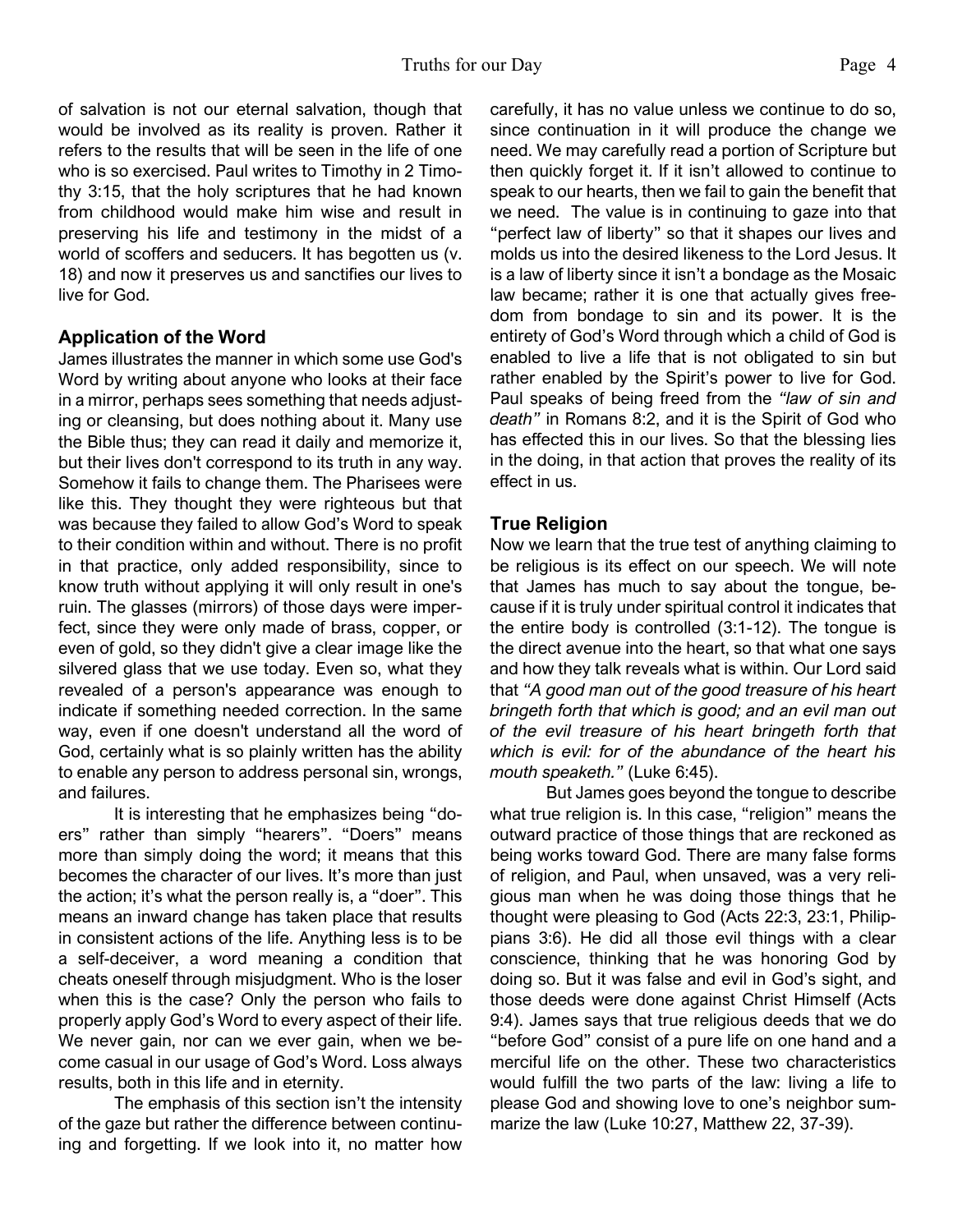James isn't denigrating religion in this passage, but he is criticizing those like the Pharisees who practiced a religion before men (John 12:43, Matthew 5:20, 23:13-30) to be seen of them and to receive their praise. James promotes a form of religion that is "before God" and is personal and practical. He emphasizes that this is religion that is "pure and undefiled", not the kind of religion occupied with ceremonial practices that they thought would cover defiled and corrupt lives devoted to selfish interests. This was the accepted form of religious practices among the Pharisees, but it was abhorrent to God.

 He presents two forms of religion that exemplified the religion that pleases God. These two aspects express one's exercise to demonstrate the mercy of God toward those in need and to maintain an unspotted life. To "visit" those in need (and the fatherless and widows had genuine needs in that day) is to seek to help them, to assist and show concern for them in practical ways. It is in the tense that indicates that this would be the practice of one's life, not an occasional "good deed". True religion makes a person aware that we are surrounded by opportunities to *"do good unto all men, especially unto them who are of the household of faith",* (Galatians 6:10). Insensitivity to the needs of others shows a lack of the love of God in us (1 John 3:16-17). Widows were very dependent on others, especially then but even now. Paul teaches in 1 Timothy 5:4-5 that we are to care for widows, especially those who are of our families. In all of these activities, we must seek to maintain ourselves morally pure and without contamination that might result.

(Continued)

In Numbers, we read that Israel was told to put out the inhabitants of the land, but in Judges 1:28, we find they did not put them out but "put them under". Is this not the great trouble us? Instead of driving out the enemies we put them under, and in a short time they get power and drive us out, as in 1:34.

# **Ancient Landmarks: Giving**

*Larry Steers*

The issue of the collection could have been one of<br>the questions the Corinthians had asked Paul for he issue of the collection could have been one of council on (see 7:1). This gathering was "for the saints", here specifically for suffering believers at Jerusalem. They were passing through a period of persecution. Before his conversion, Paul was an initiator of the suffering of these saints. At Damascus, those who heard the new convert preach *"were amazed and said: Is this not he that destroyed them which called on this name in Jerusalem, and came hither for that intent that he might bring them bound unto unto the chief priest?"* (Acts 9:21).

 Now the persecuted lay heavily upon the soul of the persecutor. He lamented *"And I persecuted this way unto the death, binding and delivering into prisons both men and women".* (Acts 22:4). The grace of God changed the persecutors life.

 The suffering saints of Jerusalem represented a great need. The Gentile Corinthians are exhorted to minister to the desperate conditions of their Jewish brethren. Interesting that only in Jerusalem those who believed *"were of one heart and of one soul: neither said any of them that ought of the things which he possessed was his own".* (Acts 4:32). They recognized the truth succulently expressed by David *"of thine own have we given Thee"* (1 Chronicles 29:14).

 Another landmark, characterizing assembly testimony from the earliest days is the collection of funds and the use of these funds. The primary purpose of this practice of giving was for the saints. This "liberality" (1 Corinthians 16:3) was for the poor saints of Jerusalem.

 Note our exercise of giving, meeting the needs of the Lord's work, with six questions.

# **1. Who Should Give?**

The scriptures give a very clear answer *"every one of you"* (1 Corinthians 16:2). Newberry expresses it as "each one of you". Stated very simply scripture means what it says and says clearly what it means. Giving is an act of worship rising from a heart thankful for what God has given (2 Corinthians 9:15). Some have suggested that because the husband and wife are one, when the husband gives his wife gives through him. In the marriage relationship scripture clearly teaches *"they are no more twain but one flesh"* (Matthew 19:5). However in other spheres there are distinct differences. For example if the husband is excommunicated ,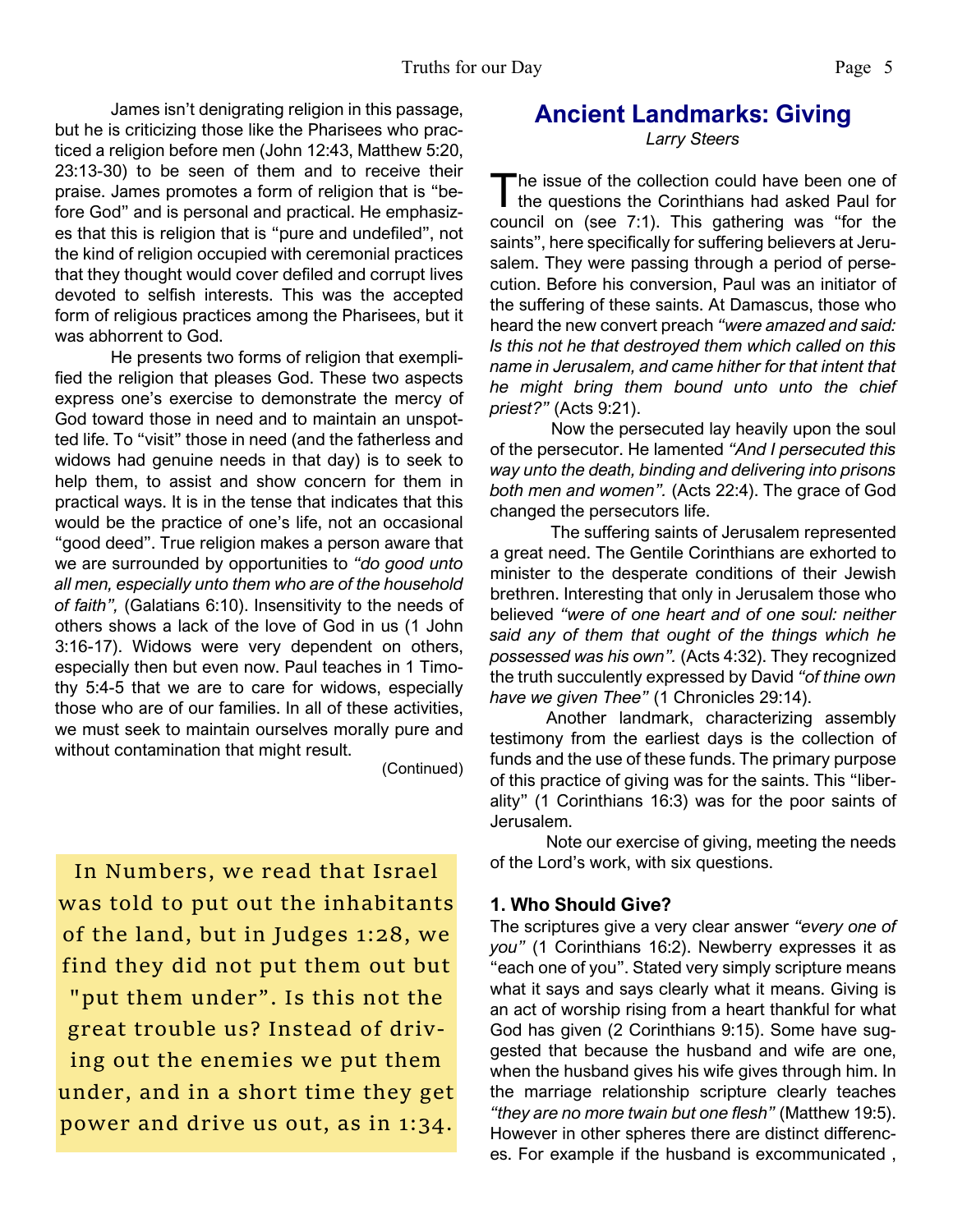the wife continues in assembly fellowship. A married sister is a silent worshiper even though her husband may never audibly worship. The silent worship of the wife may have a profound affect on a gathering of the assembly. In the act of assembly giving the wife should have her own exercise before the Lord.

 Our brethren who are commended to full time labors for the Lord are often away from home. Their wives, with exercise before the Lord, contribute to the gathering at the breaking of bread.

 There is a limitation implied in the words "of you". Only those who are in the fellowship contribute to the collection. Those who are full time servants receive only from assemblies which gather in the Name of the Lord Jesus Christ. John applies this teaching to those who have gone forth *"taking nothing from the Gentiles"* (3 John 7).

#### **2. Why Should we Give?**

What each believer whole heartedly gives is an act of worship (Hebrews 13:16). Relative to what is given on the first day of the week it has been suggested "The bread and the cup expresses so wonderfully what Christ has done for me, but when one contributes to the gathering it represents in such a small way my response what a small sacrifice I can give for Him.

 What is given is a measure of devotion to Christ. The apostle further instructs the Corinthians *"Every man according as he purposes in his heart, so let him give; not grudgingly: or of necessity: for God loveth a cheerful giver"* (2 Corinthians 9:7). ( Note that the word for "man" in this verse is "hekastos" meaning "everyone" ). In so doing we are laying *"up for yourselves treasurers in heaven"* (Matthew 6:20).

 Giving is to support the Lord's work. With the words so familiar to us, Paul describes this as *"an odour of a sweet smell a sacrifice acceptable, well pleasing to God"* (Philippians 4:18). (Note that Paul refers to that which was intended for the Jerusalem believers as fellowship). Fellowship has the significant meaning of "partnership". When a believer or an assembly has fellowship with one of the Lord's servants the importance of the gift soars far beyond the monetary value of the gift. They become a partner with the servant in the work he is doing for the Lord. He will not receive all the recompense for his labors. Those who have supported him will share with him at the bema.

### **3. What Should we Give? Persons**

First and of vital importance *"we present our bodies a living sacrifice holy, acceptable unto God, which is your reasonable service"* (Romans 12:1). The body stands for every aspect of the person. It is similarly stated of the Macedonians that they *"first gave their own selves to the Lord"* (2 Corinthians 8:5).

#### **Praise**

As already indicated brethren should never think less of the silent worship of sisters. Sisters must gather to worship. In one assembly near the writer, three elderly widows arrived on the Lord's Day morning early. The brother at the door indicated he observed their lips moving silently, speaking to God. He has seen them reading the words of a hymn. When the first hymn was given out, they often never turned the pages of their hymn book. How very precious to observe such clear leading of the Holy Spirit.

 The scriptures contemplate no silent brother. A young brother may stand for the first time, may stumble through a few words with less flowery language and touch every believer in the gathering.

#### **Possessions**

All that we have has come from the bountiful had of our gracious God. The beautiful words of 1 Chronicles 29 would be worth hours of meditation. As David blesses the Lord before all the congregation, he reminds those surrounding him and us *"Both riches and honour come of thee, and thou reignest over all, and in thine hand is power and might: and in thine hand it is to make great, and to give strength unto all"* (1 Chronicles 29:12. With all the material gathered for the construction of the temple we hear David quote the words *"of thine own have we given thee"* (verse 14). With these words possessing the heart the believer could never say "This is mine".

# **4 When Should we Give?**

The instructions of the apostle to the Corinthians is clear *"Upon the first day of the week let every one of you lay by him in store, as God hath prospered him, that there be no gatherings when I come"* (1 Corinthians 16:2). As partners in the assembly fellowship there comes a responsibility to support financially the assembly. That includes legitimate expenses for the maintenance of the Gospel Hall and need of all the exercises of the assembly.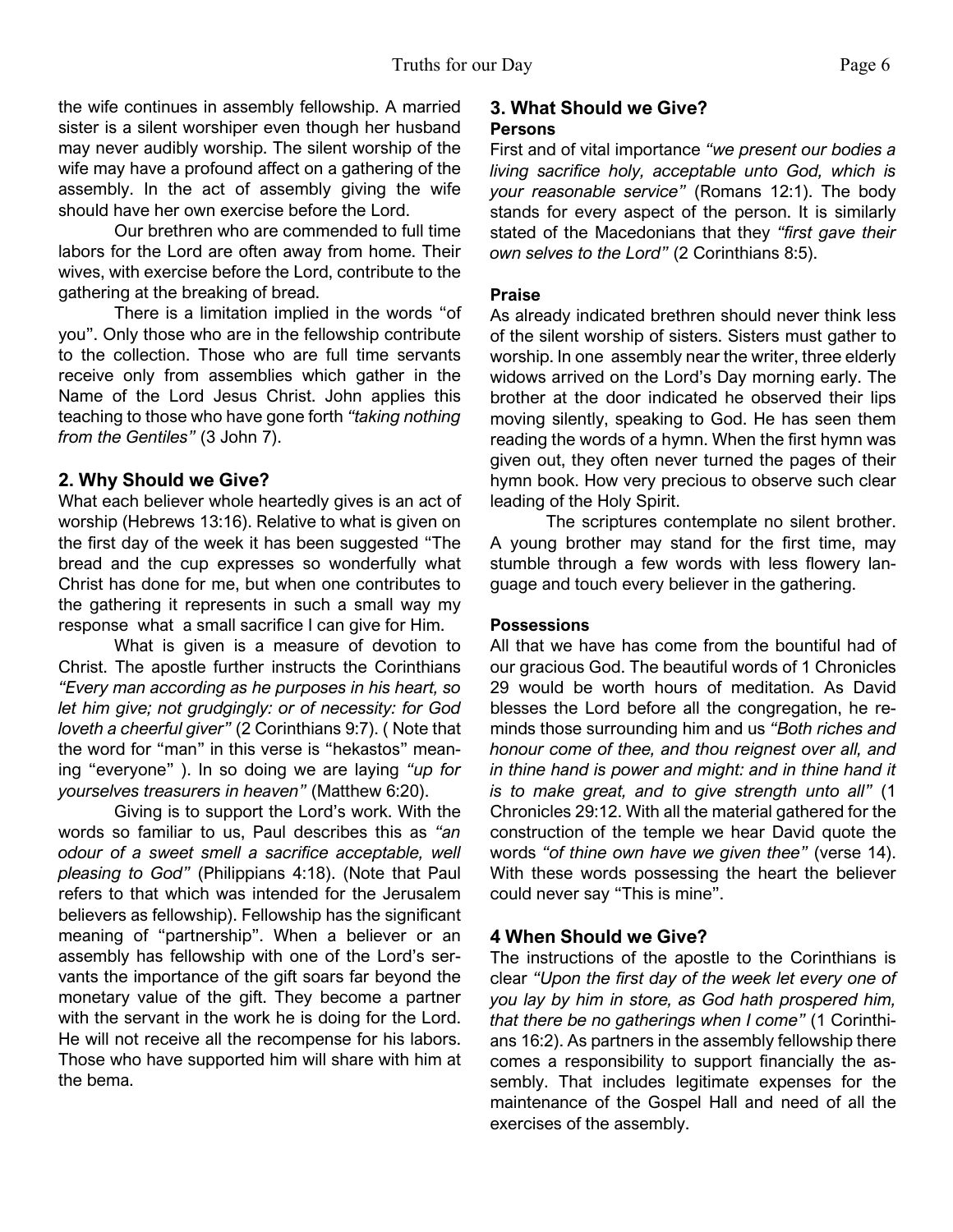A believer may have a personal exercise to encourage the Lord's servants or to help meet another need brought to their attention.

#### **5. How Should we Give? Sacrificially**

In Luke 21:1-4 the Lord observed the rich men casting their gifts into the treasury. He continued to watch as a widow approached. She was poor and had only two mites to contribute. Our Lord evaluated the gifts of both the rich men and the poor widow, not by what they gave but by what was left. The two mites meant more than what the rich men caste in *"For all these have of their abundance cast in unto the offerings of God: but she of her penury hath cast in all the living that she had"* (v. 4).

 Note again the sacrificial giving of the Macedonians while experiencing *"a great trial of affliction out of the abundance of their joy and their deep poverty abounded unto the riches of their liberality"* (2 Corinthians 8:2).

 When the construction of the Tabernacle was about to begin there was a great need for material to be used for this great work. It is on record *"the people bring more than enough for the service of the work"* (Exodus 36) *"The people were restrained from bringing".* (V. 6), and *"For the stuff they had was sufficient for all the work to make it, and too much"* (v. 7).

 Have we not read at times a report that when the last nail was driven into a new Gospel Hall all was paid for. So often our exercise and dependence on our God is very limited. His resources will never be exhausted.

# **Scripturally**

Jacob, fleeing from Esau, vowed a vow, promising to give the tenth of all that God gave him (Genesis 28:22). While the tenth is of importance in the Old Testament, the principle of the New Testament is *"as God hath prospered him"* (1 Corinthians 16:2). God prospers some greatly and they give far more than the tenth. As young believers we were taught to lay aside the Lord's portion every pay day and invest it in the Lord's work. It becomes grievous to hear assembly believers enthusiastically report on denominational work they are supporting with no exercise to provide for an assembly commended laborer involved in a pioneer work for God.

# **Secretly**

*"Let not thy left hand know what thy right hand doth"* (Matthew 6:13).

In our day systems have evolved assigning believers a number against which their offerings are recorded. The purpose is to get an income tax deduction which may than be given to support the Lord's work. Governments have allowed the use of these methods. They have been designed to protect the secrecy of the offerer and what they have given. One trusts that these are and remain totally secret. Each believer must be satisfied that what they give is known only by them and the Lord.

 Perhaps it would be in order to add a note here. No one in the Lord's work nor any assembly with a building project would ask for financial aid. The writer of these lines has been in the Lord's work full time for 41 years. There have been tough times but never has a need been made known to any but God. There should be full and absolute confidence that the resources of our God have never been exhausted.

# **6. Handling Assembly Funds**

This could be an article on its own but there are two issues we briefly mention with a burden for our brethren.

 Note 1 Corinthians 16:3 *"whomsoever" along with "them"* and Verse 4 *"they shall go with me".* Two brethren should count the assembly offering and two brethren should sign assembly checks. I can already hear the response, "we trust and have confidence in the brother who has this responsibility. But all that is required from a carnal believer is a false accusation and a good testimony can be ruined.

I long ago decided for myself that I would rather know the truth than be happy in ignorance. If I cannot have both truth and happiness, give me truth. We'll have a long time to be happy in heaven.

# **Fruit of the Spirit**

*Robert Surgenor*

In my 89 years along life's interesting road, I have<br>learned a few things here and there, not only through n my 89 years along life's interesting road, I have books, but also by observation. If you were to take me out to an apple, peach, and pear orchard in the winter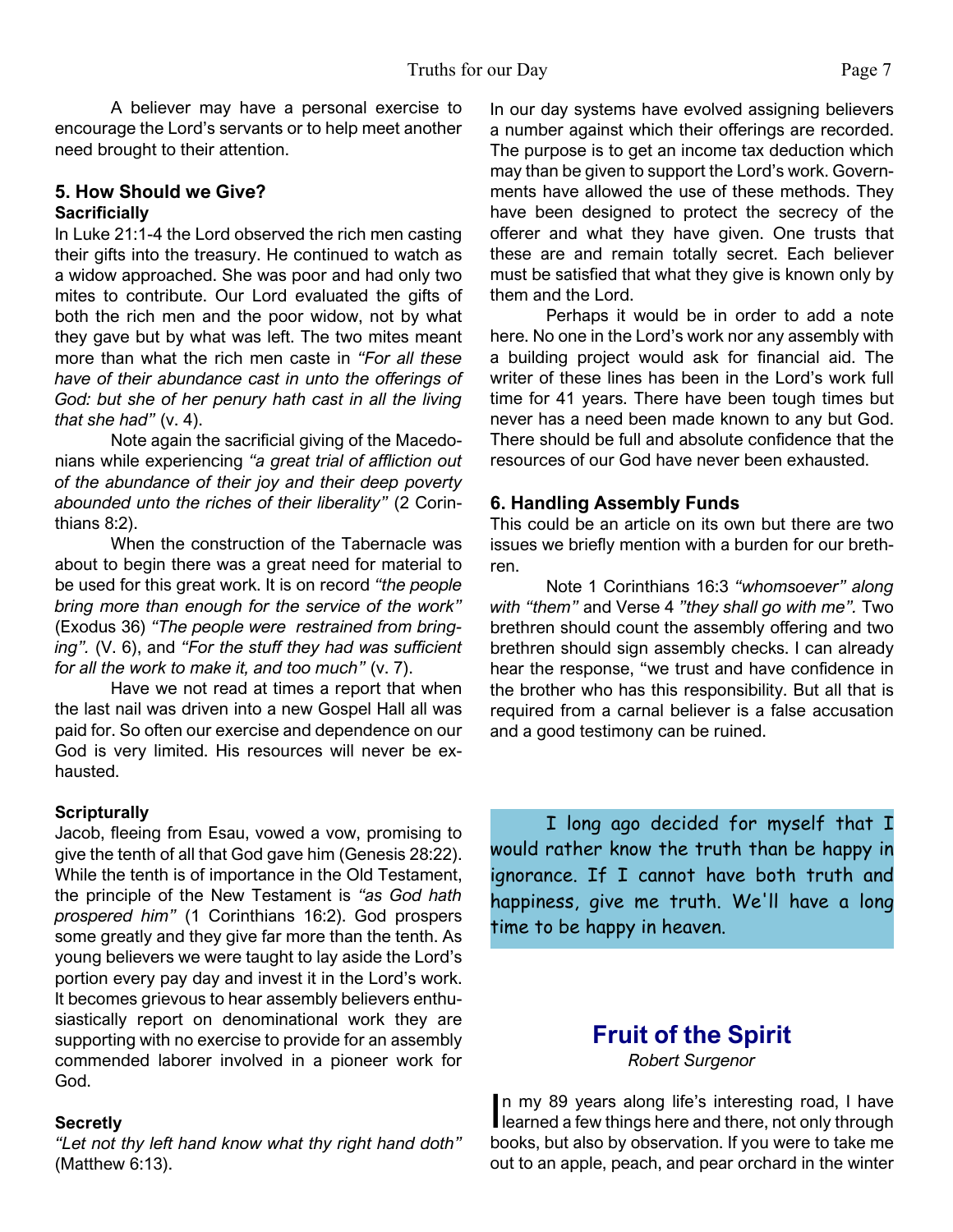and ask me to define each tree, I would be at a loss. Of course the orchard owner would have no problem, but I'm not a horticulturist.

 However, take me to the same orchard in the summer, and as far as telling what kind of trees they were, I would be as smart as the orchard owner. Why? Well now, the answer is simple. Looking at a tree loaded with apples, I would tell you it was an apple tree, of course. I would define the pear and the peach trees the same way. The fruit on the tree tells me two things. First, it tells me that it is alive. One doesn't have to be intelligent to know that a dead tree cannot produce fruit. Secondly, its fruit tells me what kind of species it is. If it has apples, it certainly is not a peach tree, and if it produces pears, it certainly is not an apple tree. This deduction reminds me of the words of the Lord, "*Wherefore by their fruits ye shall know them"* (Mathew 7:20). He was speaking about false prophets producing evil fruit, while good trees produced good fruit.

 Just as a fruit tree produces fruit, in like manner people also produce fruit. Solomon was a great observer of men. He wrote; *"For as he thinketh in his heart, so is he"* (Proverbs 23:7). The desires of a person's life, their ambitions, goals, and desires, are manifested by the way they live. In other words, the fruit they produce is the product of how they think.

# **Good Trees – Corrupt Trees**

Going back to Matthew 7, the Lord speaks of good trees, and corrupt trees. These trees represent two classes of people, those who are saved, and those who are not saved. What a saved person produces is good fruit, and what an unsaved person produces is evil fruit. The word "good" means, "excellent in its nature and characteristics, and therefore well adapted to its ends." It also carries the thought of that which is "genuine, approved, and precious." Thus a godly Christian's way of life, the way he conducts himself and the things he delights in, is to God excellent, precious, and approved.

On the other hand, when the Lord speaks of a "corrupt tree," He is picturing the unsaved. The word "corrupt," means, "rotten, putrefied, corrupted by one and no longer fit for use, worn out, worthless." This appraisal is seen in Psalm 14:3 *"They are all gone aside, they are all together become filthy: there is none that doeth good, no, not one."* The word "filthy," means, "to be corrupt." The exact appraisal is seen in Psalm 53:3, thus God emphasizes this truth by repetition.

 It is very evident by these appraisals that the unsaved person is totally unable to produce any good thing for God. God says of them, *"They are all gone out of the way, they are together become unprofitable; there is none that doeth good, no, not one"* (Romans 3:12). Thus the divine verdict sounds forth, *"For all have sinned, and come short of the glory of God"* (Romans 3:23). The verdict stands; no achievement, no merit on the part of any unsaved person can change the fact that they are "filthy" (corrupt) in God's sight.

# **The Natural Man**

The unsaved man, often termed "the natural man," resists God's analysis, and considers himself worthy of heaven. He esteems himself as good as anybody else, and in many cases he considers himself better than others. Instead of condemning himself, he esteems himself, like the religious Pharisee in Luke's Gospel 18:11. Notice his prayer in the temple; *"God, I thank thee, that I am not as other men are, extortioners, unjust, adulterers, or even as this publican."* His own heart had deceived him into thinking he was virtuous, while in reality God's estimation of him was that he was vile.

 Not only this, God says; *"But the natural man receiveth not the things of the Spirit of God: for they are foolishness unto him: neither can he know them, because they are spiritually discerned"* (1 Corinthians 2:1). He rejects the Bible, and its gospel truths, simply because they are foolishness unto him, they are absolutely tasteless. He has never been saved and indwelt with the Holy Spirit, thus he does not have the spiritual capacity to understand the Bible. That is why the Bible is not adored and constantly read by the unsaved. The Bible condemns their ways, thus they reject its teachings.

# **The Saved Man**

The saved man is the opposite. Listen to the Psalmist; *"O how love I thy law! it is my meditation all the day"* (Psalm 119:97). *"I have esteemed the words of His mouth more than my necessary food"* (Job 23:12). *"I love thy commandments above gold; yea, above fine gold"* (Psalm 119:127).

# **The Lady & The Bible**

I remember on a flight from Dallas to Cleveland, as the plane was preparing to take flight, I heard behind me some very familiar words being spoken. Turning around, I saw a lady in the next seat reading the Bible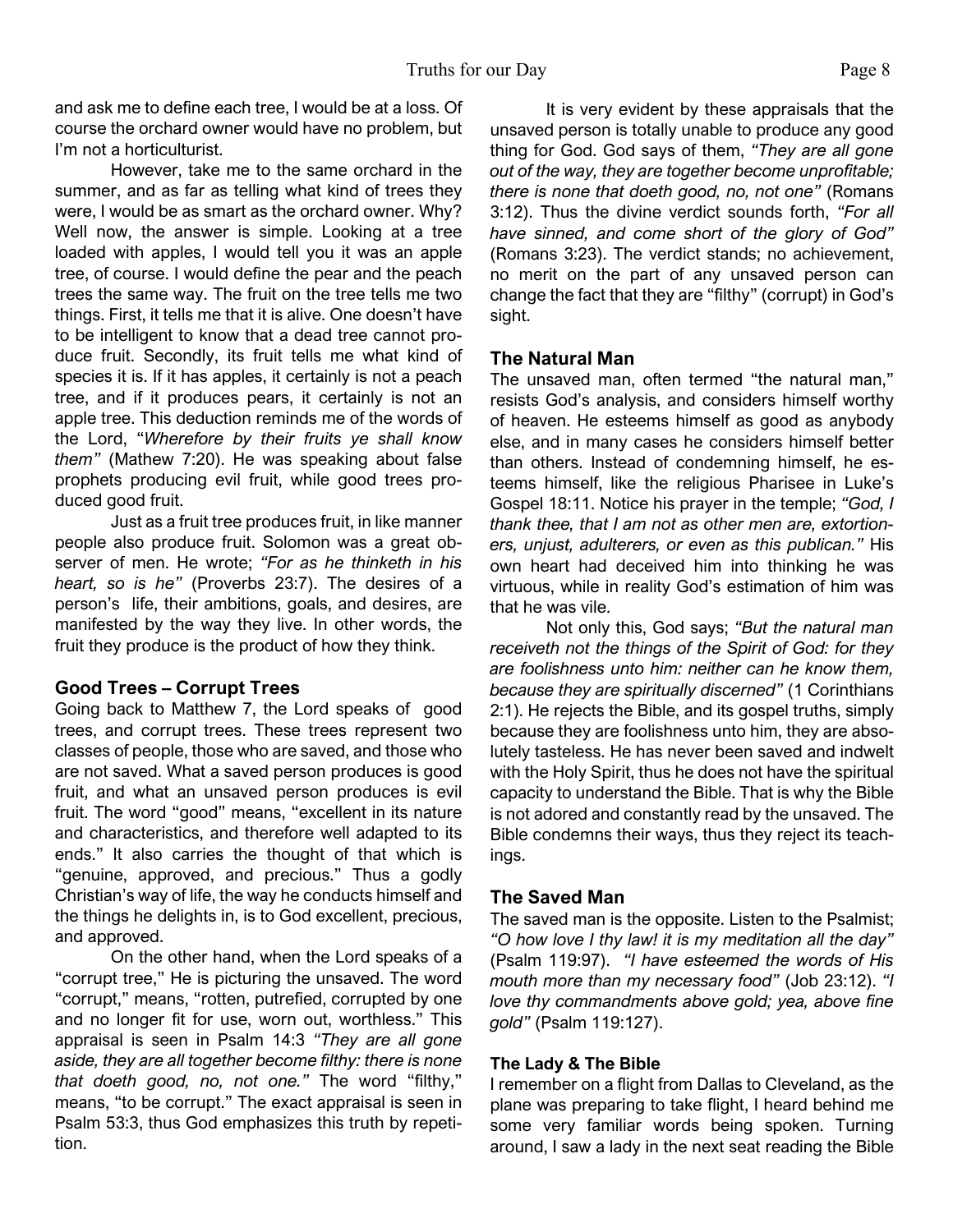to her grandson. I said to her, "That's a good book you are reading." Looking up at me, she gently said, "It's the only Book." More than likely that dear old lady was a true Christian. This certainly is not the trait of the natural man. He will read all sorts of man-produced literature, but he is not interested in reading God's Word - the Holy Bible. Let's put it this way: If I gave you \$5.00 for every person you saw reading the Bible in a public place, such as a doctor's office, or a book store, park bench, library, or any place, and you in turn would give me \$1.00 for every person you saw reading manproduced literature, I will guarantee you this, that I would end up with far more money than you.

# **God's Description of the Unsaved**

Notice how God describes the unsaved in 2 Timothy 3:2-5. They are *"lovers of their own selves, covetous, boasters, proud, blasphemers, disobedient to parents, unthankful, unholy, without natural affection, trucebreakers, false accusers, incontinent, fierce, despisers of those that are good, traitors, heady, highminded, lovers of pleasures more than lovers of God; Having a form of godliness, but denying the power thereof: from such turn away."* Let us consider just a few of these accusations.

 (1) *"Lovers of their own selves."* Every activity is for their own benefit. They are self-centered, with a "me first" attitude." The Christian on the other hand is exhorted to; *"Look not every man on his own things, but every man also on the things of others"* (Philippians 2:4).

 (2) *"Covetousness."* They are seldom ever satisfied, even though they possess all that is needed to sustain a comfortable life. They grasp for more, even at the expense of others. The credit card is a great promoter for this. They don't have the cash to pay for the wanted item, but they grab it using the credit card anyway.

 (3) *"Boasters."* The natural man loves to be noticed. He seeks to elevate himself in the eyes of others, boasting of himself. In our modern day of technology "Facebook" facilitates the boasting man. He broadcasts over the Internet how wonderful he is, seeking to draw attention to himself. His belongings, children, house, and his accomplishments are all paraded for his friends to behold. "Look at me!" Let's be honest, a humble man thinks little of himself and consequently says little about himself. In fact, he follows the Biblical exhortation; *"in lowliness of mind let each esteem other better than themselves"* (Philippians 2:3). God says; *"But to this man will I look, even to him that is poor* (humble, lowly) *and of a contrite* (smitten) *spirit, and trembleth at My word"* (Isaiah 66:2). This characteristic is seen in godly Christians. Notice, I emphasize "GODLY Christians, not carnal believers.

 (4) *"Proud"*. The proud exalt themselves and look down on others. In their ignorance they thank God for what they are, but if they were thinking realistically they would be crying to God for mercy because of what they really are - just vile sinners on the way to hell!

 (5) *"Disobedient to parents, unthankful, unholy, without natural affection."* Our educational system today has programmed the minds of youth to challenge their parents. Humanism in our schools has produced self-esteem in the hearts of little ones, thus today we have children disobedient to parents. Not only this, they are unthankful. They feel that all they have received from their parents is due to them. Anything given to them, they hardly ever say, "Thanks." They are "unholy in their attitude toward their parents." God says; *"Honour thy father and thy mother."* This is no longer taught. "Natural affection," is also translated "family love."

 (6) *"Incontinent, fierce, despisers of those that are good."* "Incontinent," means, "no self-control." That's the motto of today, "Do your own thing and enjoy it." They call evil good, and good evil (Isaiah 5:20). When these people cannot have their own evil way, they become like savage beasts, rioting, protesting, and damaging property in the process. They are fierce. Not only this, they utterly despise people who live a moral decent life in opposition to their life style.

 (7) *"Lovers of pleasure more (rather) than lovers of God."* Lord's Day mornings, Christians are driving to a building to remember the Lord, while all others are on their way to places of worldly amusement and pleasure. Stadiums, theaters, amusement parks are packed with pleasure loving people, while buildings erected to accommodate worshipping Christians are virtually empty. These, my friend, are the works, the products of the natural man. God is not in all his thoughts. He walks in the ways of his depraved heart, and in the sight of his blinded eyes, not realizing that for all these things, God will surely bring him into judgment. (Ecclesiastes 11:9).

God describes these people as dead. Notice; *"And you hath He quickened (made alive), who were dead in trespasses and sins; … Even when we were dead in sins, hath quickened us together with Christ, (by grace ye are saved)"* (Ephesians 2:1,5).

 Unsaved people are alive physically, or they wouldn't be walking around on the earth, but they are dead spiritually. That is, they are useless for God.